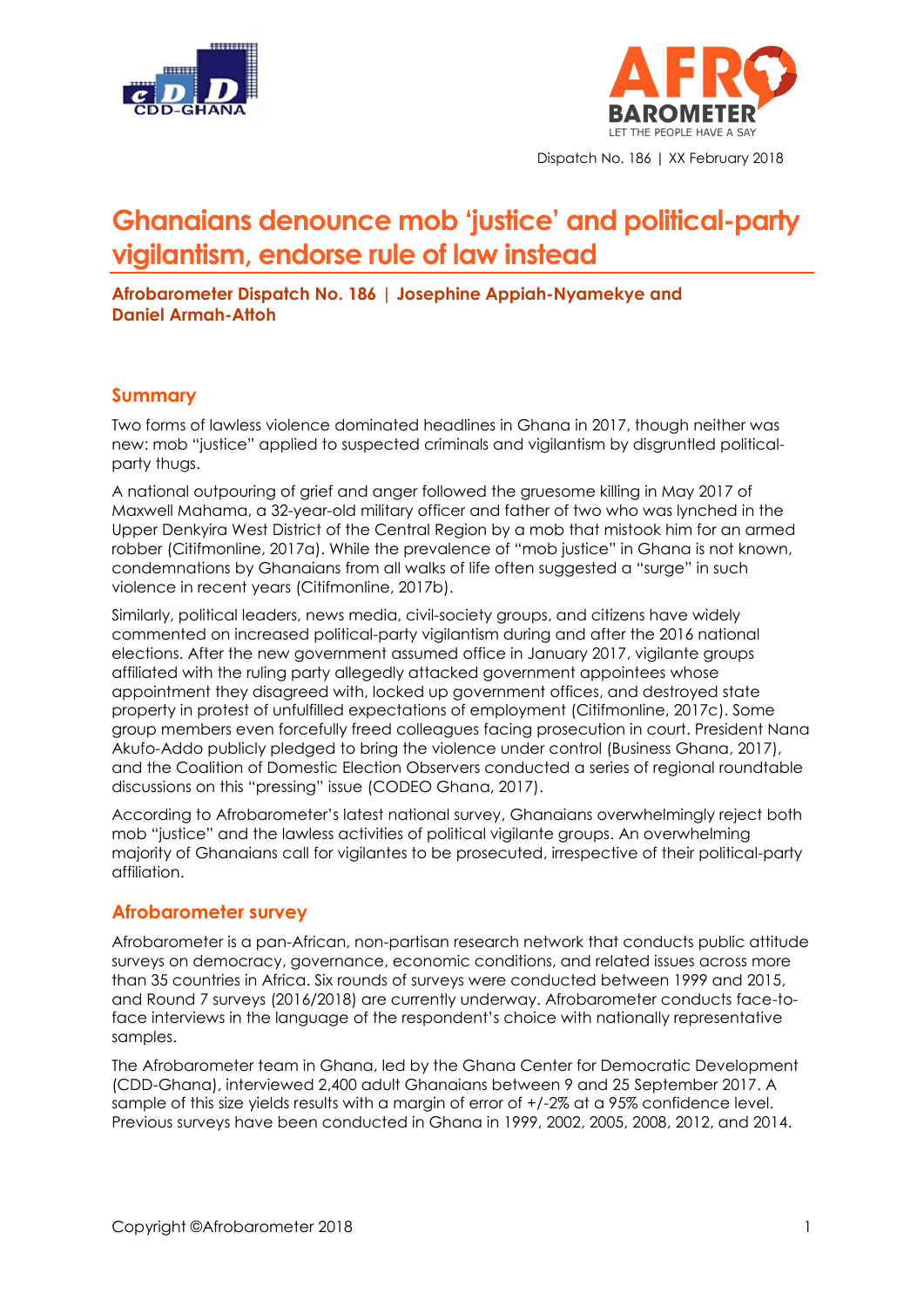

# **Key findings**

- Eight of 10 Ghanaians (81%) say citizens should always rely on the police to deal with suspected criminals. About one in seven (15%), however, think it is sometimes acceptable for citizens to administer instant "justice" – a view that is shared by 39% of residents in the Upper West and Northern regions.
- Most Ghanaians believe it is "wrong and punishable" for party vigilantes to attack government appointees whose appointment they disagree with (88%), to lock up government offices to protest unfulfilled expectations of employment (87%), and to destroy state property (91%).
- Almost nine of 10 Ghanaians (88%) "approve" or "strongly approve" of government prosecuting and punishing political-party vigilantes who engage in acts of lawlessness, irrespective of their party affiliation.
- A slim majority (53%) of Ghanaians say the government has performed "fairly well" or "very well" in handling the criminal activities of political-party vigilante groups.

### **Ghanaians denounce mob 'justice'**

Eight out of 10 Ghanaians (81%) are against citizens' administering instant "justice" to suspected criminals, including 68% who "agree very strongly" that citizens should always rely solely on the police in dealing with suspected criminals. However, about one in seven Ghanaians (15%) think it is sometimes acceptable for citizens to administer instant "justice" (Figure 1).



#### **Figure 1: Rely on police vs. instant 'justice' to deal with suspected criminals** | Ghana | 2017

*Respondents were asked: Which of the following statements is closest to your view? Statement 1: Sometimes it is acceptable for citizens to administer instant justice to suspected criminals. Statement 2: Citizens should always rely solely on the police to deal with suspected criminals.*

While relying on the police to deal with suspected criminals is the majority preference in all regions of Ghana, it is far less dominant in the Northern (61%) and Upper West (59%) regions, where about four in 10 residents endorse mob "justice" (Figure 2).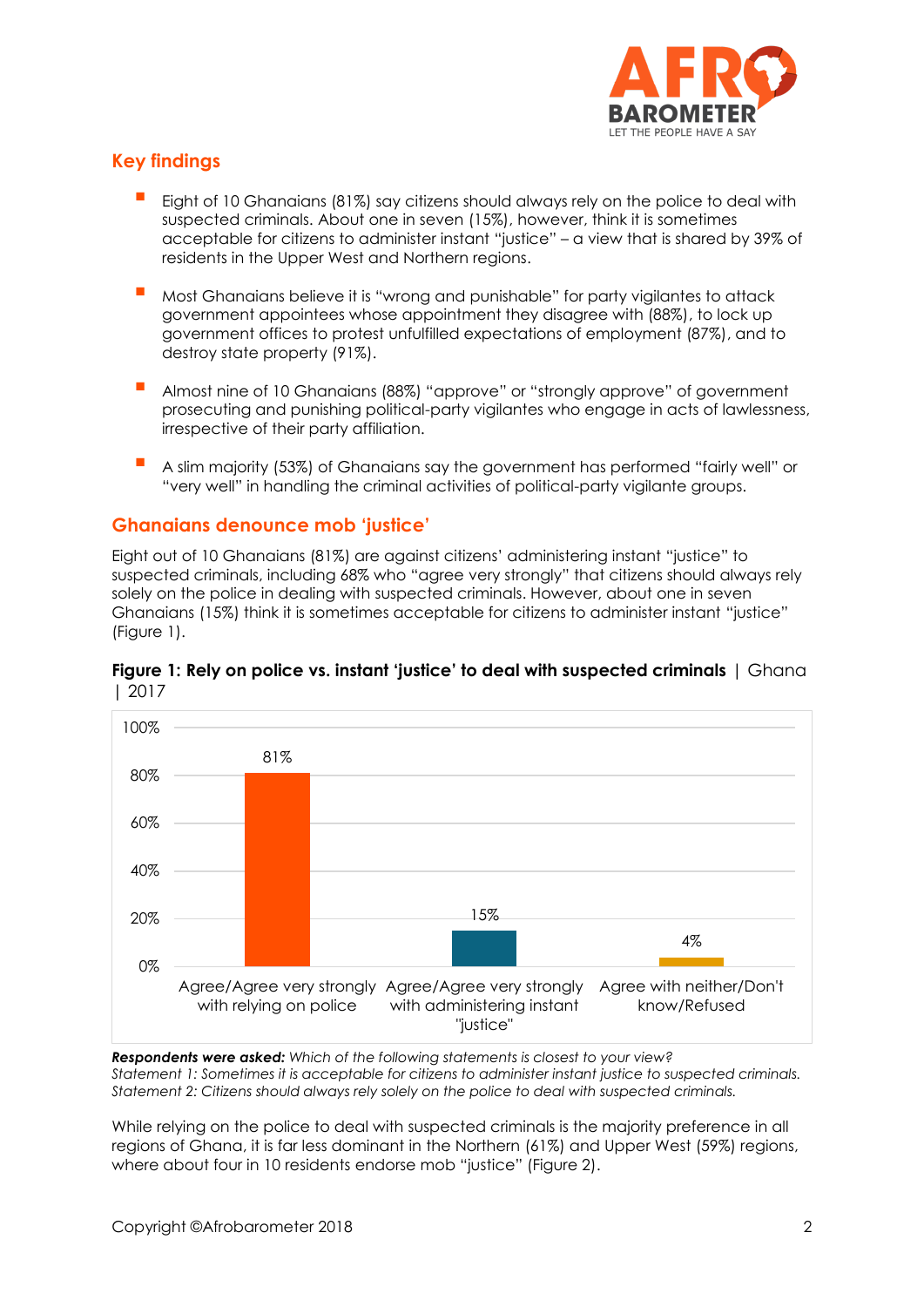



**Figure 2: Rely on police to deal with suspected criminals** | by region | Ghana | 2017

*Respondents were asked: Which of the following statements is closest to your view? Statement 1: Sometimes it is acceptable for citizens to administer instant justice to suspected criminals. Statement 2: Citizens should always rely solely on the police to deal with suspected criminals.*

Similarly, popular rejection of mob "justice" cuts across all other key demographic groups. While differences are slight across genders, age groups, employment status, and urban-rural residence, more-educated citizens are more likely than their less-educated counterparts to insist on leaving it to the police to deal with suspected criminals (Figure 3). (See Appendix Figure A.1 for breakdowns by socio-demographic group.)



|              | <b>Figure 3: Rely on police to deal with suspected criminals</b>   by education level |  |
|--------------|---------------------------------------------------------------------------------------|--|
| Ghana   2017 |                                                                                       |  |

*Respondents were asked: Which of the following statements is closest to your view? Statement 1: Sometimes it is acceptable for citizens to administer instant justice to suspected criminals. Statement 2: Citizens should always rely solely on the police to deal with suspected criminals. (% who "agree" or "agree very strongly" that citizens should rely on the police)*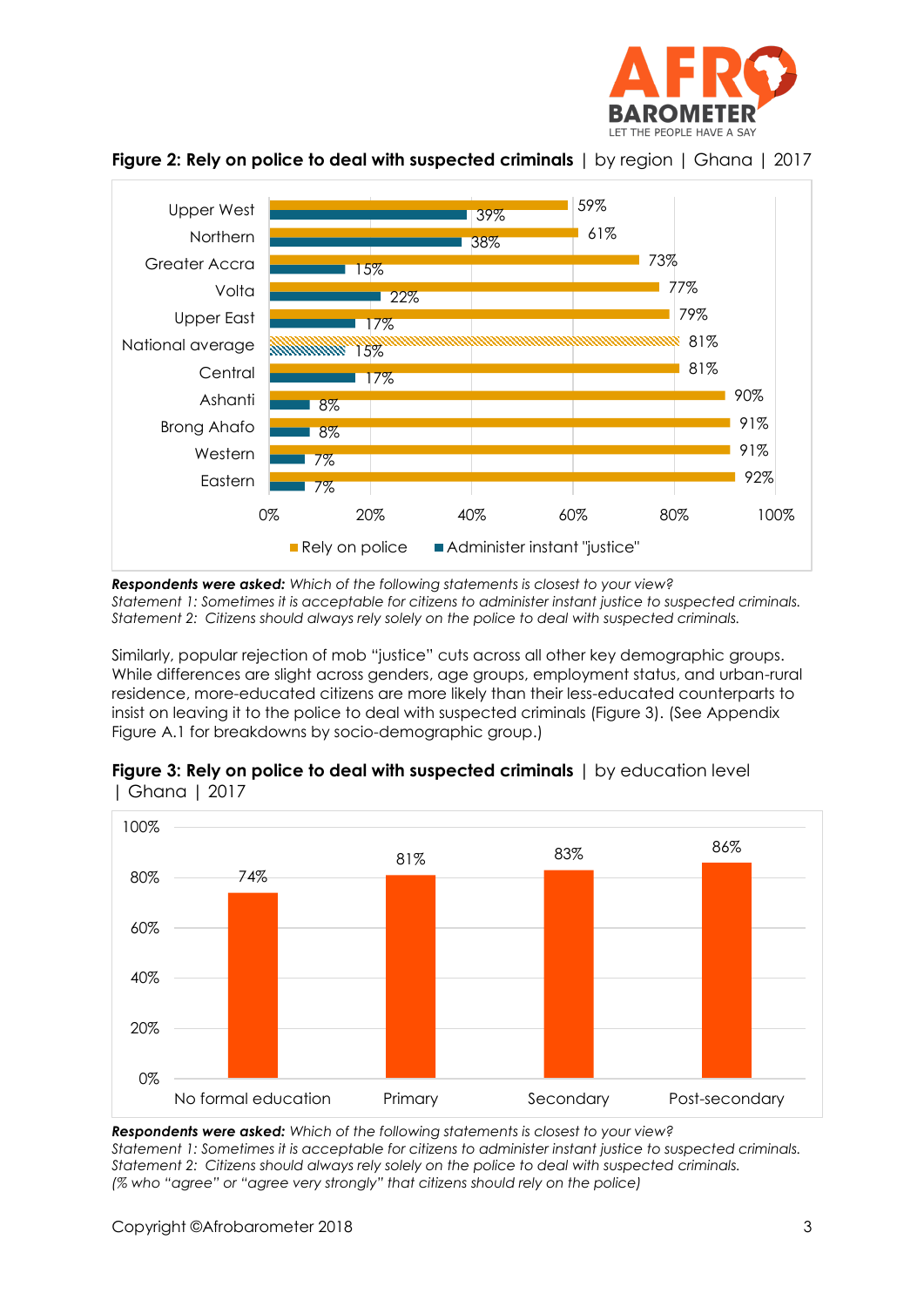

## **Ghanaians roundly disapprove of political-party vigilantism**

Overwhelmingly, Ghanaians disapprove of lawless actions by political-party vigilante groups. As indicated in Figure 4, about nine of 10 citizens believe it is "wrong and punishable" for party vigilantes to attack government appointees whose appointment they disagree with (88%), to lock up government offices (87%), and to destroy state property (91%).

**Figure 4: Disapproval of actions of political-party vigilante groups** | Ghana | 2017



*Respondents were asked: In Ghana, political-party vigilante groups engage in some activities during the election and post-election periods. Please tell me whether you think the following actions of these vigilante groups are not wrong at all, wrong but understandable, or wrong and punishable: Members of a political-party vigilante group: a) Attack government appointees whose appointment they disagree with? b) Lock up government offices because their expectation of getting employment with those institutions are not met? c) Take over and destroy state properties such as offices, tollbooths, public toilets, and car parks?*

Confirming the strong disapproval of lawlessness by political-party vigilante groups, almost nine of every 10 Ghanaians (88%) approve – including 59% who "strongly approve" – of government prosecuting and punishing members of such groups for criminal acts, irrespective of their political affiliation (Figure 5).



**Figure 5: Demand for prosecution of political-party vigilantes** | Ghana | 2017

*Respondents were asked: Please tell me whether you approve or disapprove of the following statement: Government must prosecute and punish vigilante groups that engage in acts of lawlessness irrespective of their party affiliation?*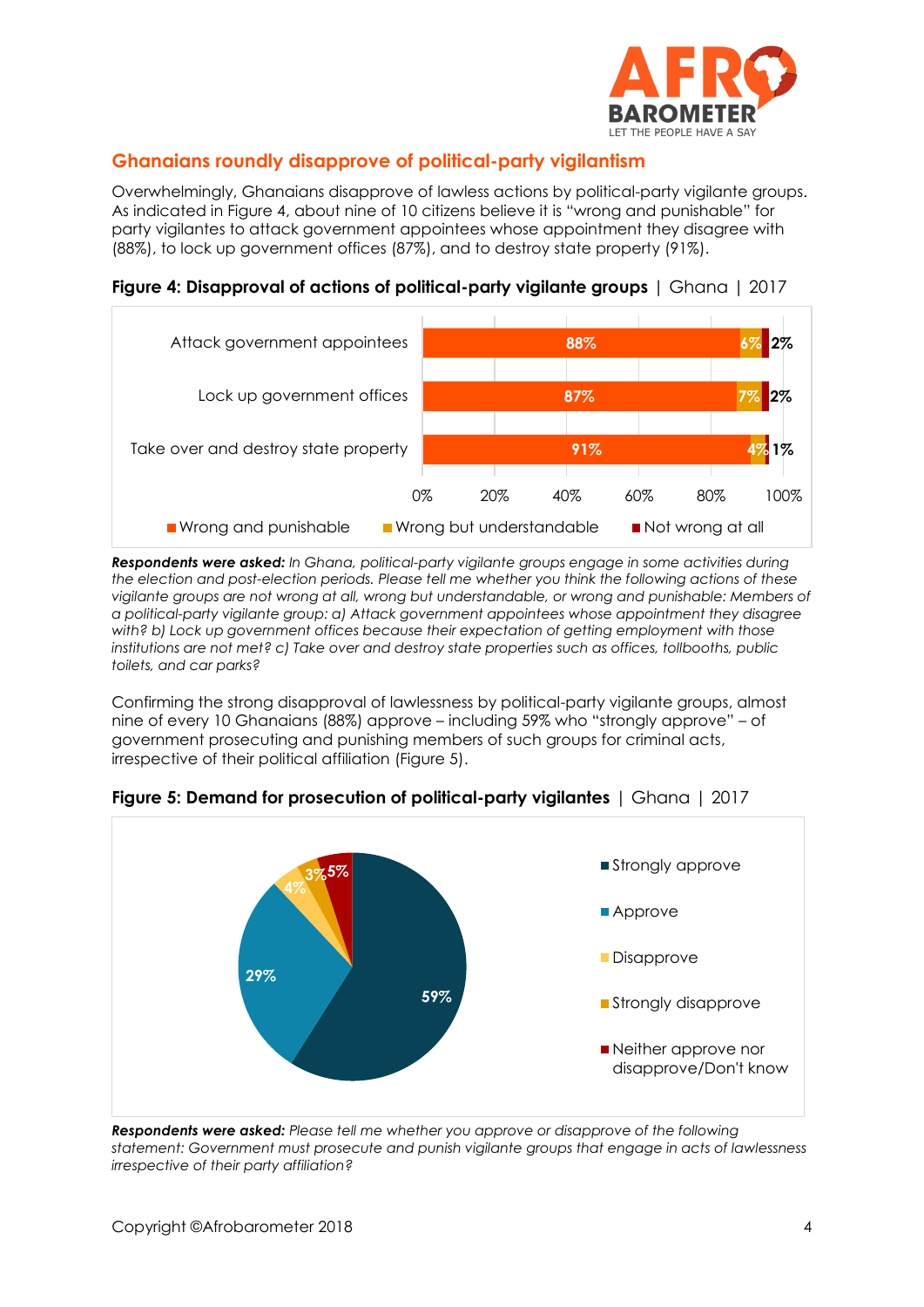

The demand for prosecution and punishment of members of political-party vigilante groups for criminal acts is strong across all 10 regions, though here again the Upper West (69%) and Northern (76%) regions rank at the bottom of the list (Figure 6). Residents of the Central (96%) and Brong Ahafo (95%) regions are almost unanimous in their support for prosecution.





*Respondents were asked: Please tell me whether you approve or disapprove of the following statement: Government must prosecute and punish vigilante groups that engage in acts of lawlessness irrespective of their party affiliation? (% who "approve" or "strongly approve")*

Respondents with at least a primary-school education are more likely to support prosecution (88%-91%) than those with no formal education (80%) (Figure 7), but differences are negligible across genders, age groups, employment status, settlement location, politicalparty affiliation,<sup>1</sup> and voter preference in the 2016 presidential election. (See Appendix Figure A.2 for breakdowns by key socio-demographic factors.)

**Figure 7: Demand for prosecution of political-party vigilantes** | by education level and 2016 vote preference | Ghana | 2017



*Respondents were asked: Please tell me whether you approve or disapprove of the following statement: Government must prosecute and punish vigilante groups that engage in acts of lawlessness irrespective of their party affiliation? (% who "approve" or "strongly approve")*

 $\overline{a}$ 

<sup>1</sup> Afrobarometer determines political-party affiliation by asking respondents, "*Do you feel close to any particular political party?*" and, if yes, "*Which party is that?*"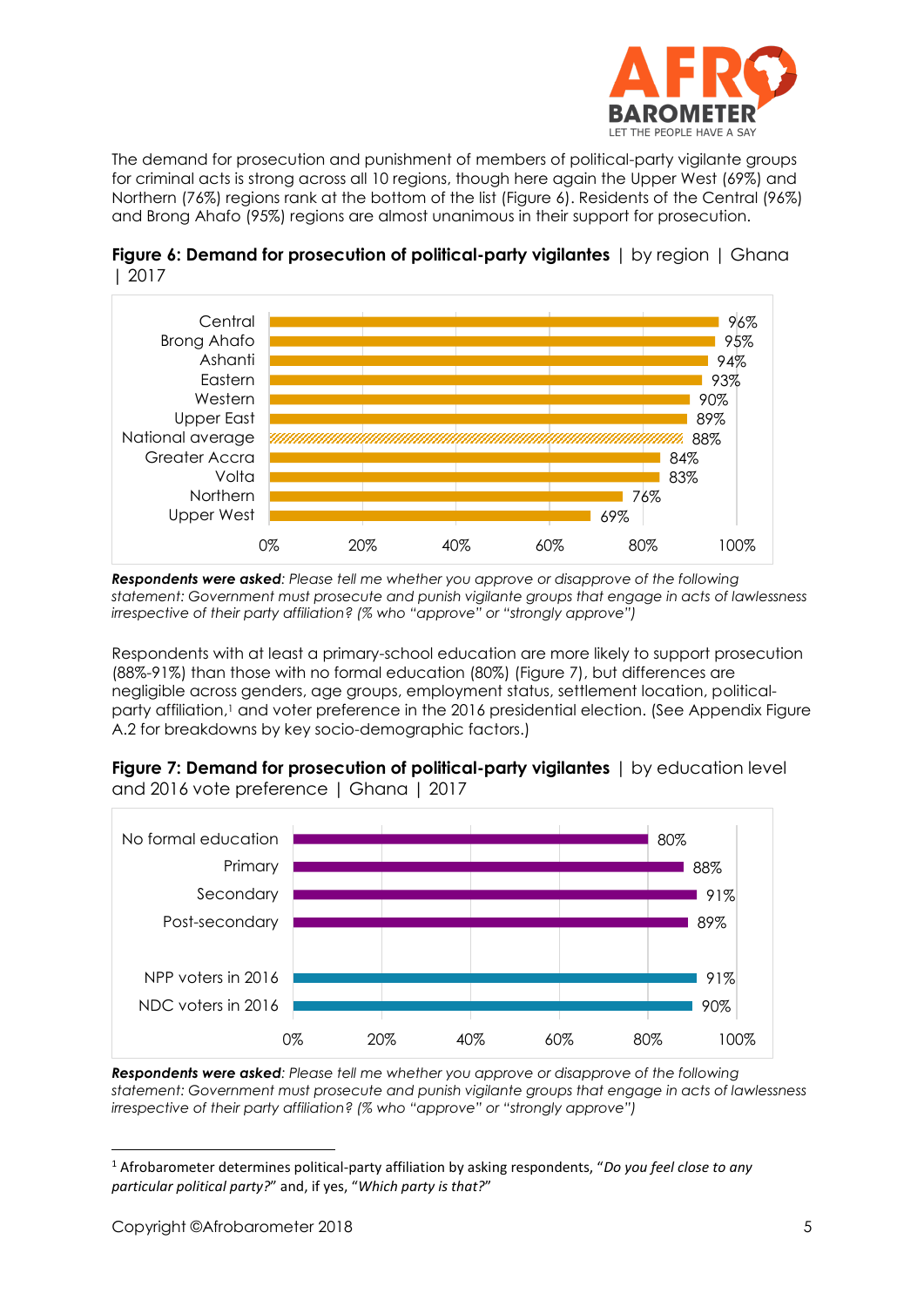

## **Government's handling of political-party vigilante groups**

After a few months in office, the New Patriotic Party (NPP) government gets fairly positive marks for how it is handling illegal activities of political-party vigilante groups. A slight majority (53%) of Ghanaians say the government is performing "fairly well" or "very well" on the issue. However, one-third (34%) of citizens rate the government's efforts negatively (Figure 8).



**Figure 8: Government handling of political-party vigilante groups** | Ghana | 2017

*Respondents were asked: How well or badly would you say the current government is handling the following matters, or haven't you heard enough to say: Illegal activities of political-party vigilante groups?*

The government's performance ratings on this issue are overwhelmingly favourable in the Ashanti (77%), Eastern (68%), and Brong Ahafo (65%) regions, where the ruling NPP is dominant (Figure 9). In the Northern, Volta, and Upper West regions, where the main opposition National Democratic Congress (NDC) is dominant, negative reviews of the government's performance outnumber positive ones. (In Upper West, fully half (50%) of

Do your own analysis of Afrobarometer data – on any question, for any country and survey round. It's easy and free at

www.afrobarometer.org/online-data-analysis.

respondents say they "don't know" how the government is performing.) In addition, a majority (51%) of respondents in the Western Region say the government is performing "fairly badly" or "very badly" on this issue.

Ghanaians with at least a primary-school education are more likely to rate the government's efforts at combating political-

party vigilantism positively (51% to 59%) than are those with no formal education (41%) (Figure 10). Also, more NPP supporters (66%) and citizens who voted for the NPP candidate in the 2016 presidential elections (64%) rate government's efforts positively, compared to NDC supporters (35%) and NDC voters (39%) (See Appendix Figure A.3 for breakdowns by key socio-demographic group.)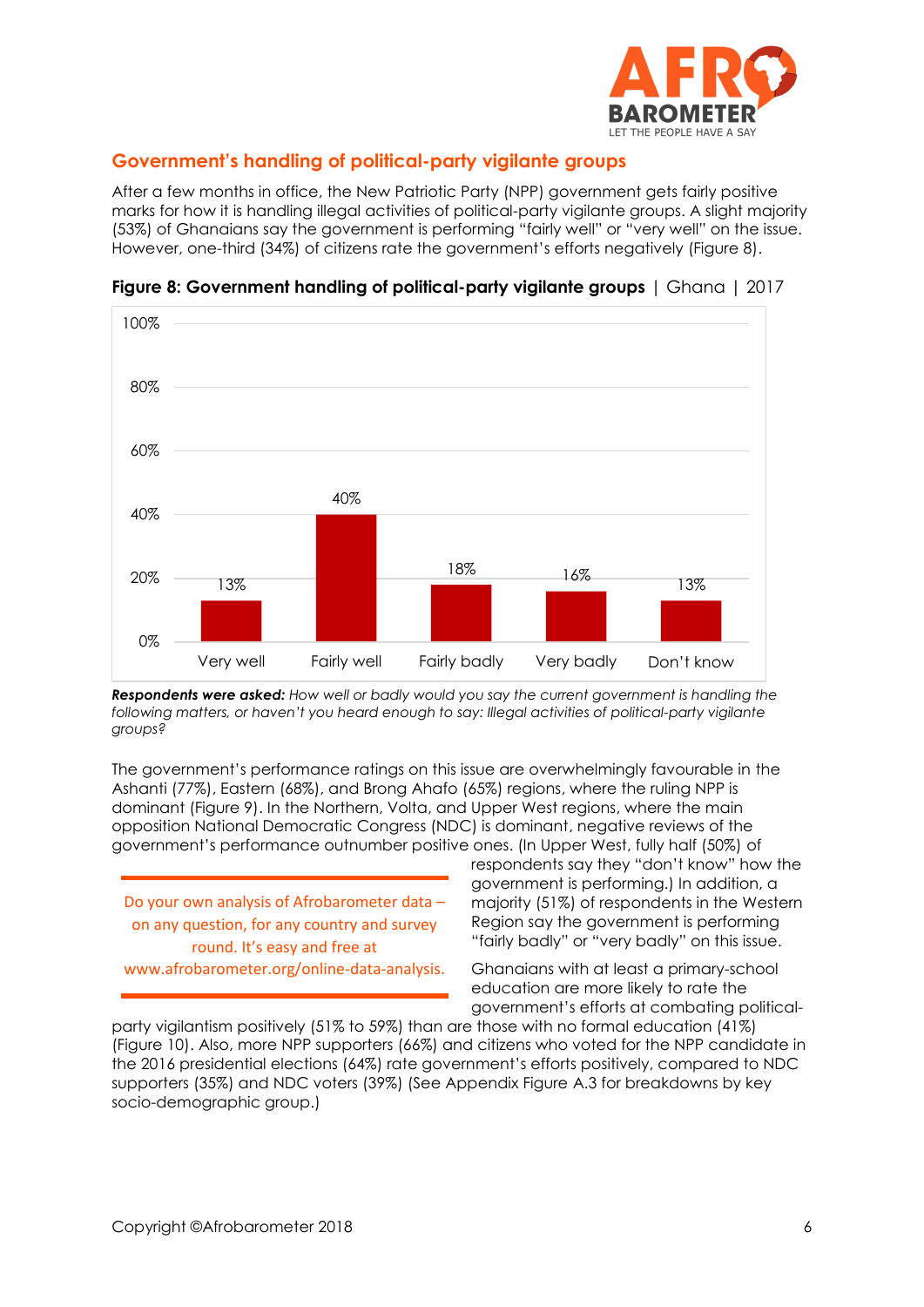





*Respondents were asked: How well or badly would you say the current government is handling the following matters, or haven't you heard enough to say: Illegal activities of political-party vigilante groups?*

**Figure 10: Government handling of political-party vigilante groups** I by education level and voter preference in 2016 | Ghana | 2017



*Respondents were asked: How well or badly would you say the current government is handling the following matters, or haven't you heard enough to say: Illegal activities of political-party vigilante groups?*

## **Conclusion**

Ghanaians are overwhelmingly opposed to mob "justice" and political-party vigilantism. They want the police to handle suspected criminals and the courts to prosecute and punish those involved in unlawful acts of vigilantism. However, the fact that about one in seven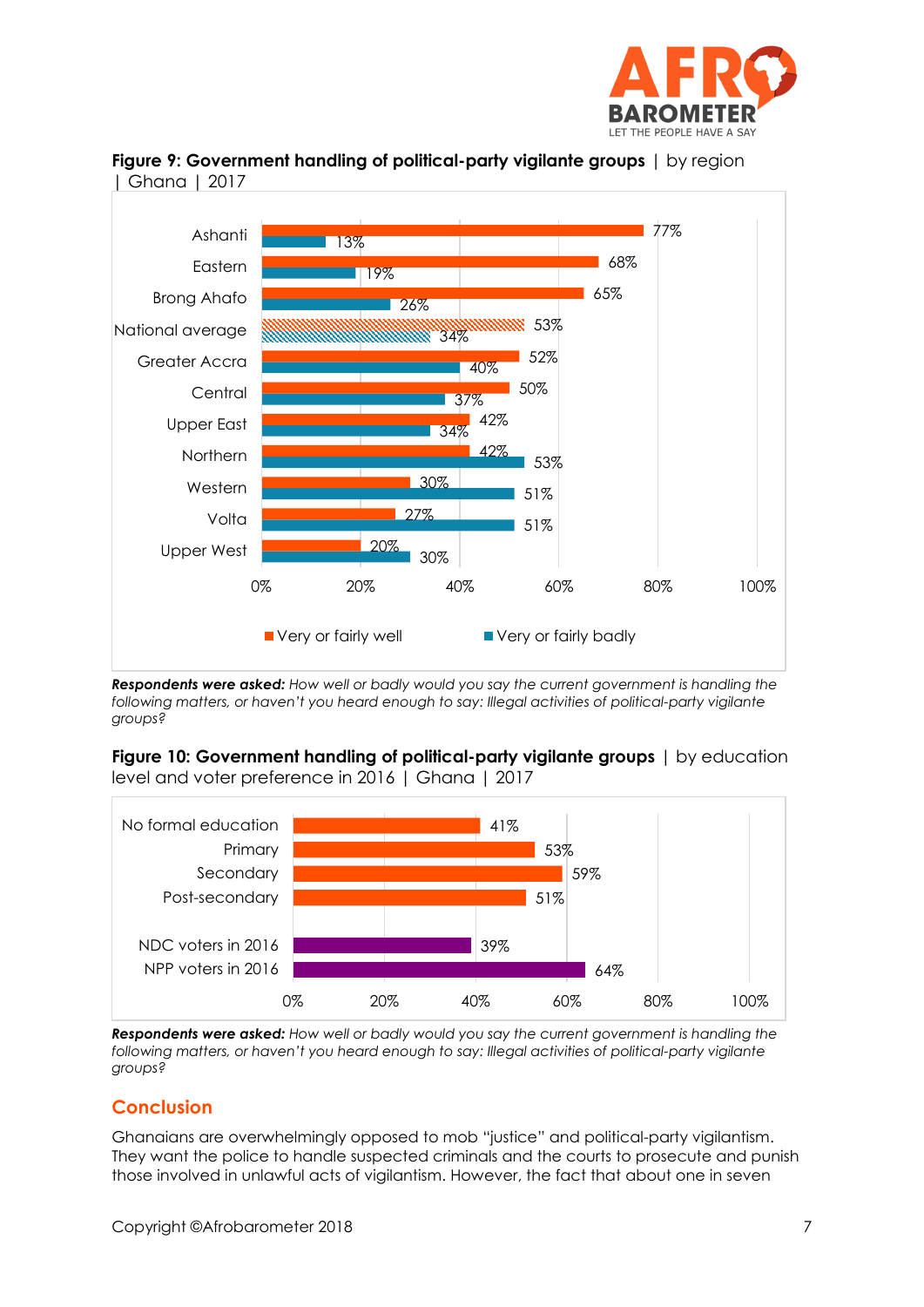

Ghanaians think it is sometimes justified for citizens to take the law into their own hands is disturbing and should be addressed. The continuous professionalization and strengthening of the capacity of the police are also key to building the confidence of Ghanaians in the ability of the police to deal with lawlessness.

With regard to political-party vigilantes, it is common knowledge that most of them are young and unemployed. If their lawless violence stems from the disappointment of not securing jobs after the political victory of their party, that can be seen as one more reason – among many – to invest in job creation for youth.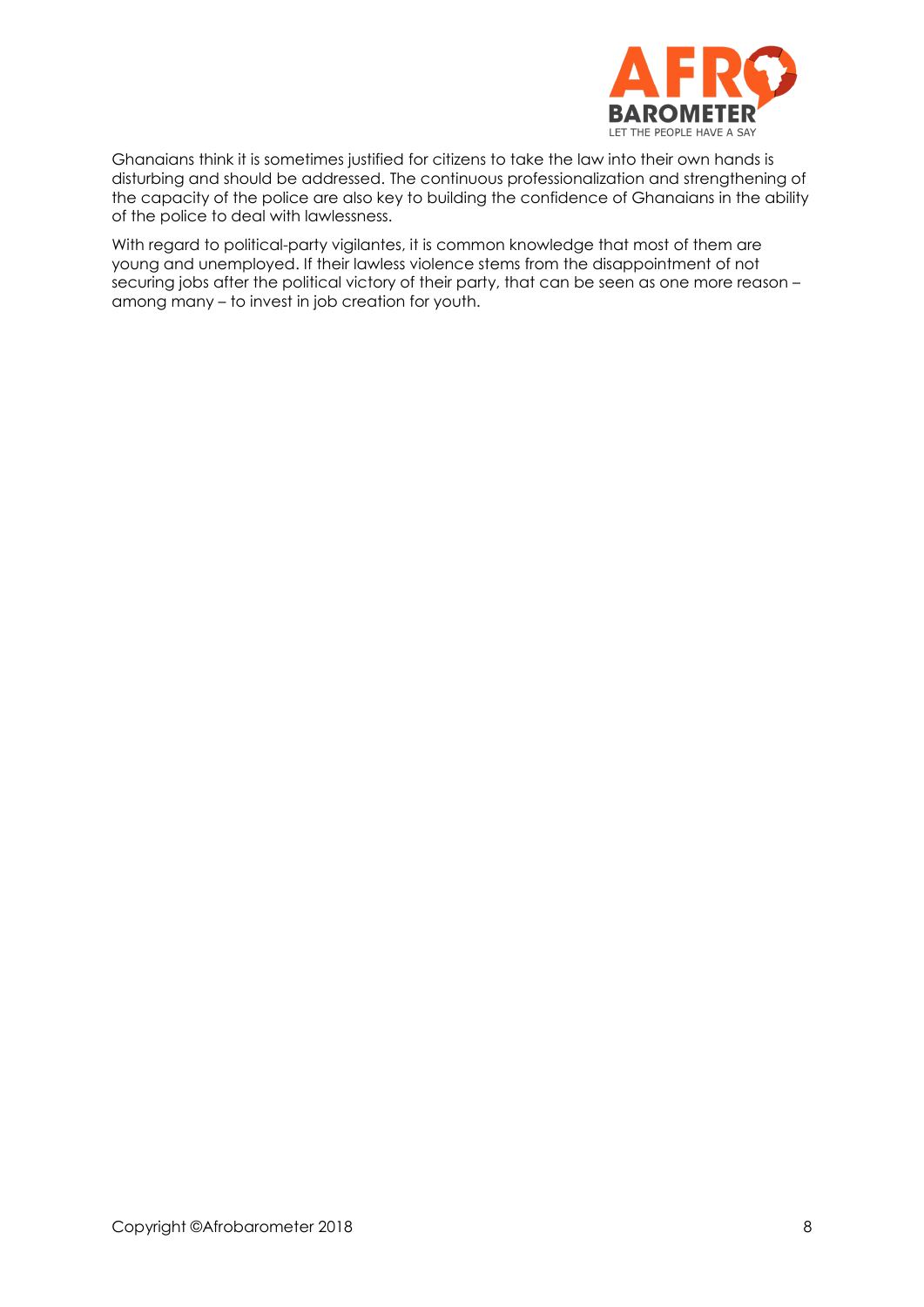

## **References**

- Business Ghana. (2017). We will end vigilantism President Akufo Addo assures. 12 April 2017. [https://www.businessghana.com/site/news/politics/144452/We-will-end-vigilantism-](https://www.businessghana.com/site/news/politics/144452/We-will-end-vigilantism-President-Akufo-Addo-assures)[President-Akufo-Addo-assures.](https://www.businessghana.com/site/news/politics/144452/We-will-end-vigilantism-President-Akufo-Addo-assures)
- Citifmonline. (2017a). Soldier mistakenly lynched and burnt at Diaso. 30 May 2017. http://citifmonline.com/2017/05/30/soldier-mistakenly-lynched-and-burnt-at-diaso/.
- Citifmonline. (2017b). Effective justice delivery will eradicate mob justice Sophia Akuffo. 16 June 2017[. http://citifmonline.com/2017/06/16/effective-justice-delivery-will-eradicate-mob](http://citifmonline.com/2017/06/16/effective-justice-delivery-will-eradicate-mob-justice-sophia-akuffo/)[justice-sophia-akuffo/.](http://citifmonline.com/2017/06/16/effective-justice-delivery-will-eradicate-mob-justice-sophia-akuffo/)
- Citifmonline. (2017c). 18 incidents of vigilante violence recorded since NPP's victory. 26 October 2017. http://citifmonline.com/2017/10/26/18-incidents-of-vigilante-violence-recordedsince-npps-victory/.
- CODEO Ghana. (2017). The menace of political party vigilantism. 26 July 2017. [http://www.codeoghana.org/assets/downloadables/The%20Menace%20of%20Political%20](http://www.codeoghana.org/assets/downloadables/The%20Menace%20of%20Political%20Party%20Vigilantism_Reflections%20from%20Takoradi.pdf) [Party%20Vigilantism\\_Reflections%20from%20Takoradi.pdf.](http://www.codeoghana.org/assets/downloadables/The%20Menace%20of%20Political%20Party%20Vigilantism_Reflections%20from%20Takoradi.pdf)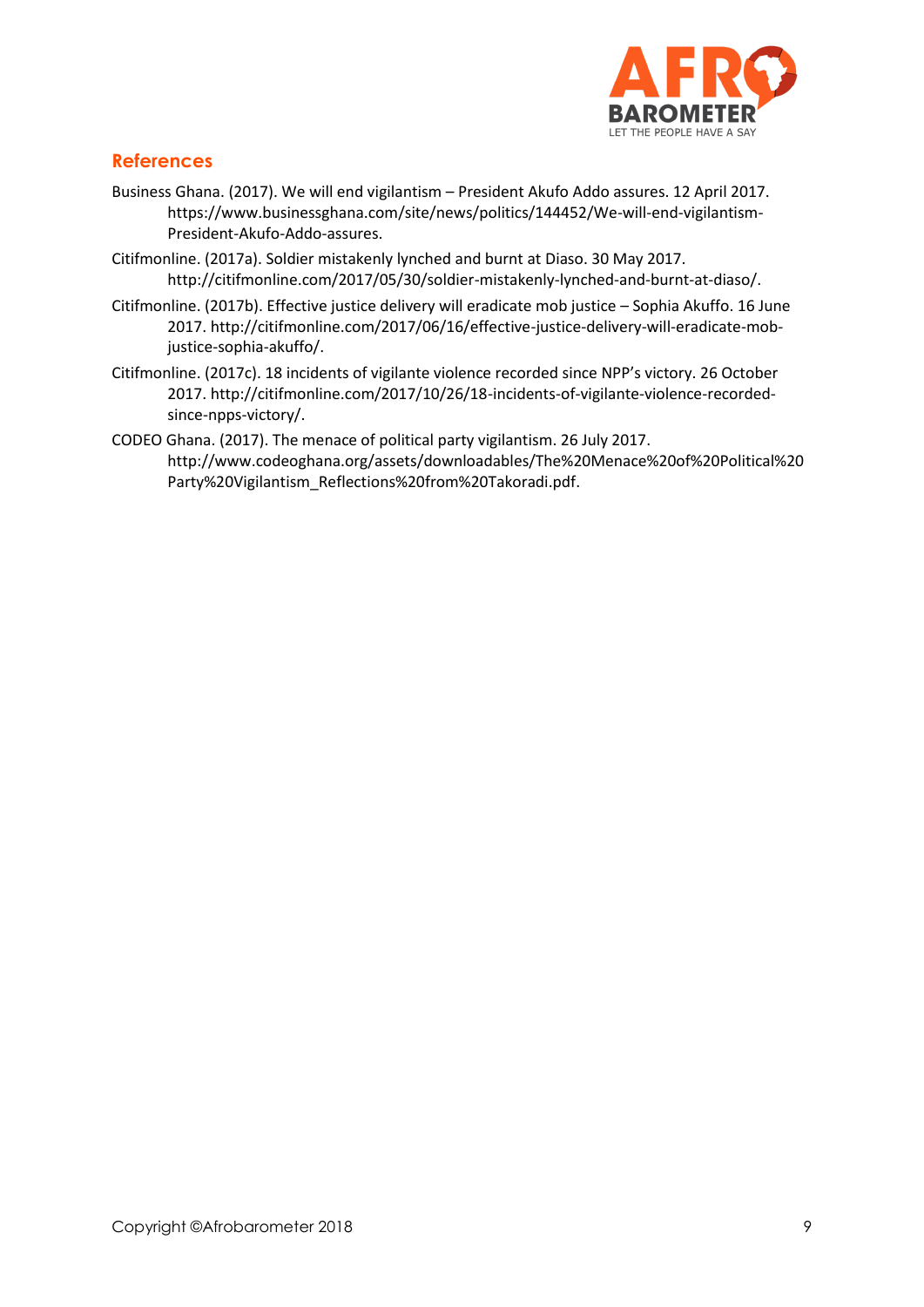

# **Appendix**



**Figure A.1: Rely on police to deal with suspected criminals** | by socio-demographic group | Ghana | 2017

*Respondents were asked: Which of the following statements is closest to your view? Statement 1: Sometimes it is acceptable for citizens to administer instant justice to suspected criminals. Statement 2: Citizens should always rely solely on the police to deal with suspected criminals. (% who "agree" or "agree very strongly" that citizens should rely on the police)*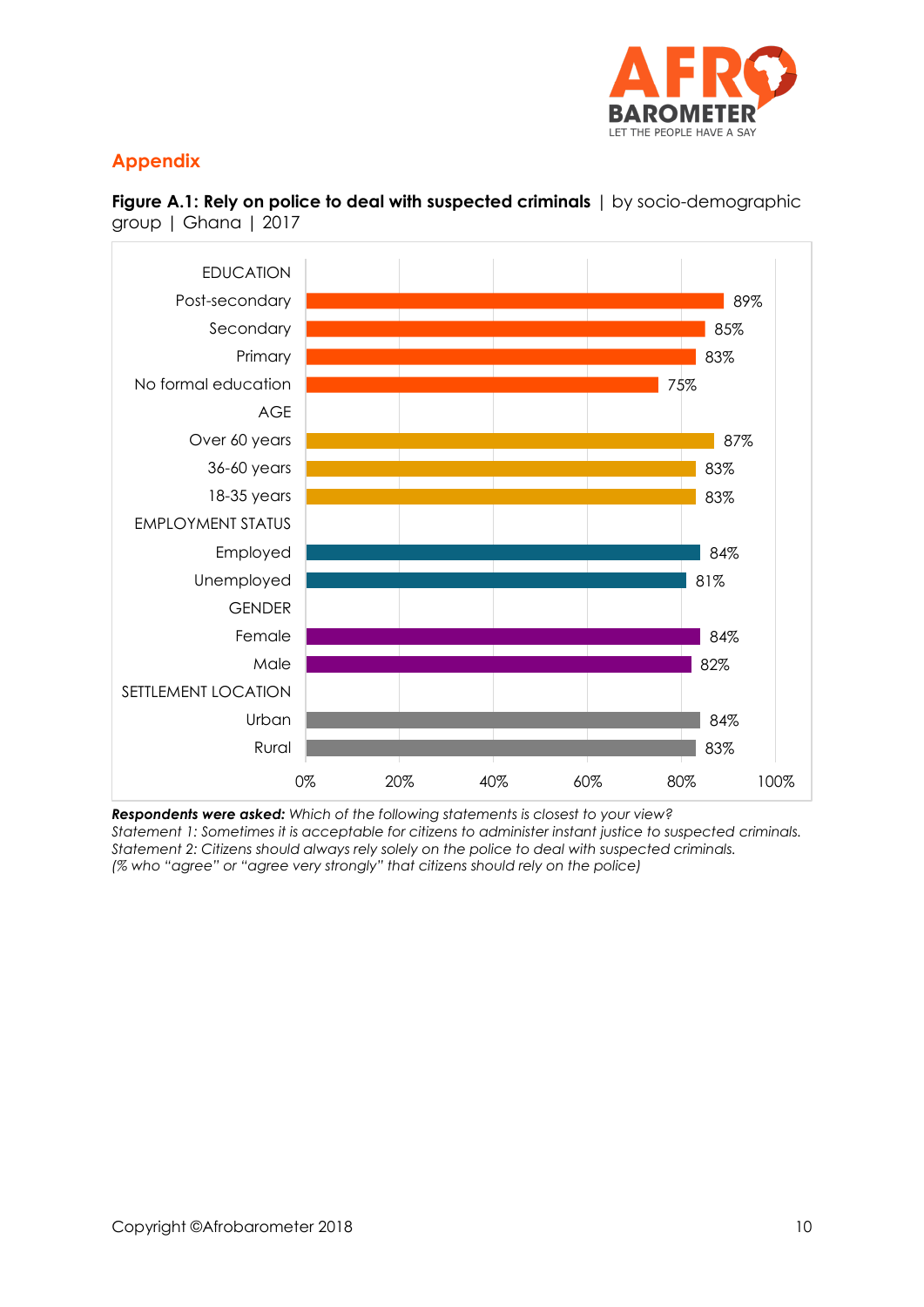

#### **Figure A.2: Demand for prosecution of lawless political-party vigilantes** | by sociodemographic group | Ghana | 2017



*Respondents were asked: Please tell me whether you approve or disapprove of the following statement: Government must prosecute and punish vigilante groups that engage in acts of lawlessness irrespective of their party affiliation. (% who "approve" or "strongly approve")*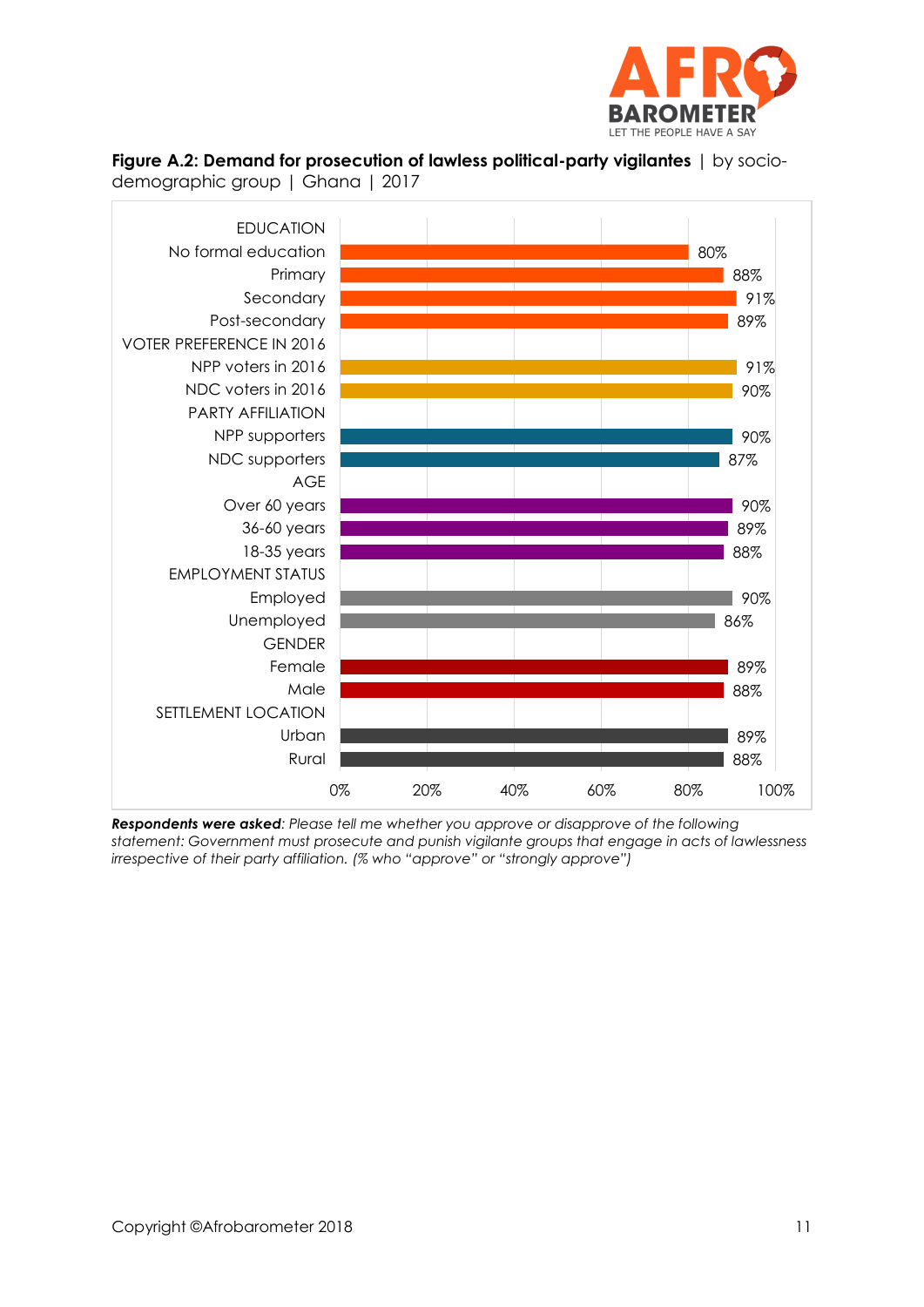





demographic group | Ghana | 2017

*Respondents were asked: How well or badly would you say the current government is handling the following matters, or haven't you heard enough to say: Illegal activities of political party vigilante groups? (% who say "fairly well" or "very well")*